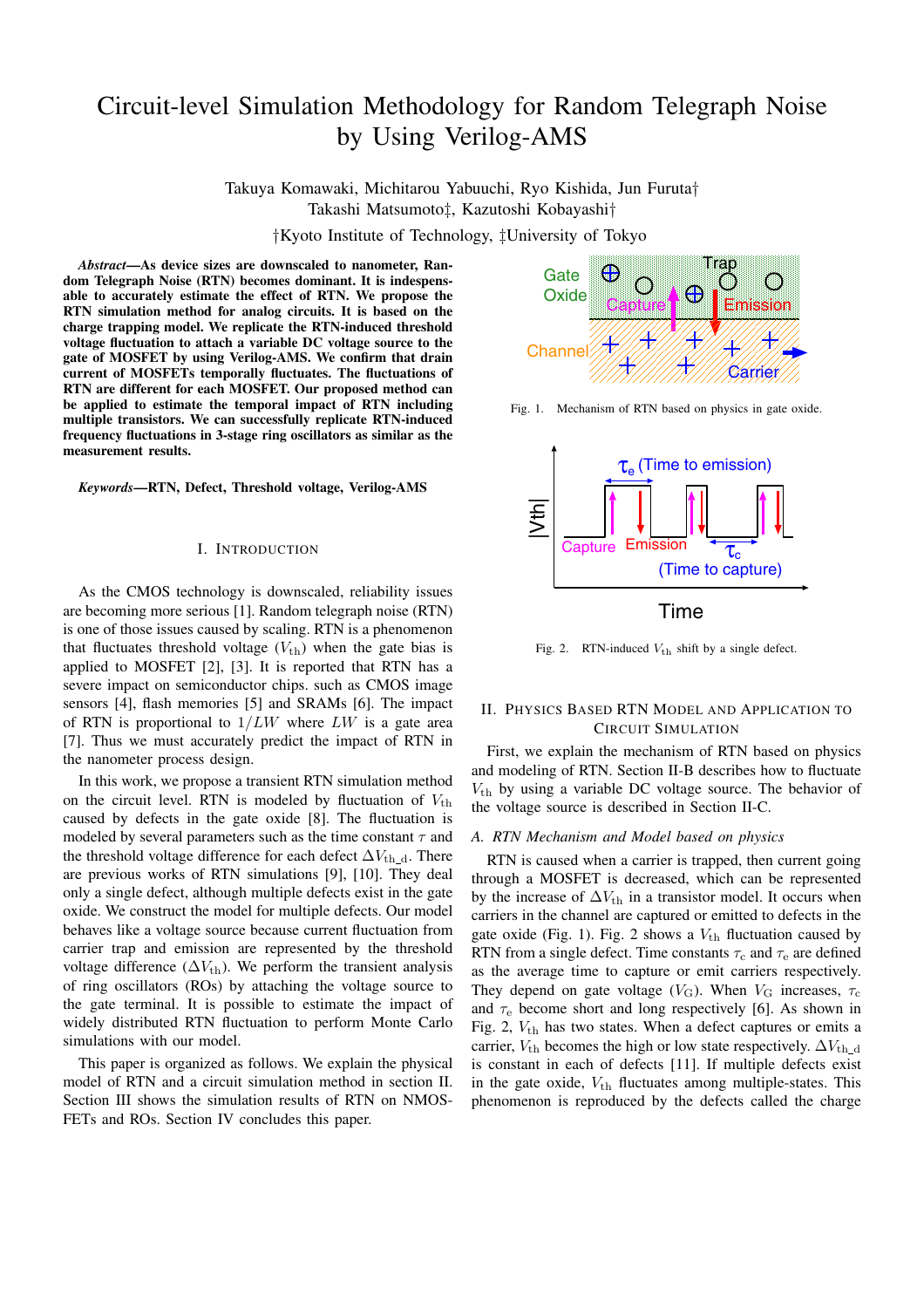trapping model (CTM). In this work, we propose the RTN simulation method based on CTM.

CTM has parameters  $n$ ,  $\Delta V_{\text{th_d}}$  and  $\tau_{\text{c}}$  and  $\tau_{\text{e}}$ , where  $n$  is the number of defects in the gate oxide.  $n$  is different for each transistor and follows the Poisson distribution [12].

The Probability Density Function (PDF) of the distribution  $P(n)$  is expressed as in Eq. (1).

$$
P(n) = \frac{N^n e^{-N}}{n!} \tag{1}
$$

Where  $N$  is the expected value of  $n$  and explained as in Eq. (2).

$$
N = D \cdot LW \tag{2}
$$

Where  $D$  is the number of defects per gate area. We assume  $D = 4.0 \times 10^{-3}$  nm<sup>-2</sup> [2], [12].  $\Delta V_{\text{th}_d}$  follows an exponential distribution and  $\tau$  follows a logarithm distribution [8], [13]. PDF of the distribution of  $\Delta V_{\text{th_d}}$  is described by Eq. (3).

$$
P(\Delta V_{\text{th\_d}}, \eta) = \frac{1}{\eta} \exp\left(\frac{\Delta V_{\text{th\_d}}}{\eta}\right)
$$
 (3)

Where  $\eta$  is the expected value of  $\Delta V_{\text{th d}}$  explained as in Eq. (4).

$$
\eta = \frac{s}{LW} \tag{4}
$$

Where *s* is a coefficient of  $\eta$ . We assume  $s = 9$  V⋅nm<sup>2</sup> [14].  $\tau$  follows the logarithm distribution from 10<sup>-9</sup> to 10<sup>9</sup>s [13]. It depends on the  $V_{\text{GS}}$  and changes exponentially as in Eq. (5) [9], [15].

$$
\tau = \tau_0 \, \exp(B \cdot V_{\rm GS}) \tag{5}
$$

Where  $\tau_0$  is the time constant at  $V_{\text{GS}} = 0$  and B is the sensitivity to  $V_{\text{GS}}$ . As mentioned above,  $\tau_0$  distributes from  $10^{-9}$  to  $10^{9}$  s for each defect. The sensitivity B is distributed from 1 to 10 [9], [15].

## *B. Charge Trapping Model to MOSFET*

In the RTN circuit simulation, we must temporally fluctuate  $V_{\text{th}}$ . Moreover, as mentioned above,  $\tau$  depends on  $V_{\text{GS}}$ . It is impossible to use a set of voltage waveforms prepared prior to transient simulations.

 $V_{th}$  is shifted by changing device parameters. Standard transistor models are usually used such as BSIM (Berkley Short channel IGFET Model). But in those models, we cannot change device parameters during simulation. As shown in Fig. 3, we replicate the RTN-induced threshold voltage fluctuation to connect the variable DC voltage source implemented by using Verilog-AMS attached to the gate terminal. We call the voltage source the RTN module. It changes  $V_{\text{GS}}$  by  $V_{\text{th}}(t)$ 

## *C. RTN Circuit Simulation Method Using CTM*

In this section, we explain the detail of the RTN module. Fig. 4 shows the flowchart to compute RTN-induced  $\Delta V_{\text{th}}$ . Parameters to calculate RTN are shown in Table I.

First, n,  $\Delta V_{\text{th}}$  d and  $\tau$  are initialized. Then, a carrier is emitted or captured according to the Markov process without hysteresis. Finally,  $\Delta V_{\text{th}}$  is increased by  $\Delta V_{\text{th}}$  d if the carrier is trapped. This process is repeated for all defects.



Fig. 3.  $V_{th}$  shift method in a circuit-level transient simulation. The variable DC voltage source is connected to the gate of MOSFET implemented by using Verilog-AMS to change  $V_{\text{OV}}$ .



Fig. 4. Flowchart of RTN module.

TABLE I PARAMETERS TO CALCULATE RTN.

| Name                              | Explanation                                    |  |  |
|-----------------------------------|------------------------------------------------|--|--|
| L                                 | Gate length                                    |  |  |
| $\overline{W}$                    | Gate width                                     |  |  |
| $\boldsymbol{n}$                  | The number of defects in the gate oxide        |  |  |
| $\overline{N}$                    | Expected value of $n$                          |  |  |
| D                                 | Defects of gate oxide per area                 |  |  |
| $\overline{\Delta V}_{\rm th\_d}$ | Threshold voltage fluctuation per defects      |  |  |
| $\eta$                            | Expected value of $\Delta V_{\text{th\_trap}}$ |  |  |
| $\boldsymbol{s}$                  | Coefficient of $\eta$                          |  |  |
| $\tau_c$                          | Time to capture of carrier                     |  |  |
| $\tau_{e}$                        | Time to emission of carrier                    |  |  |
| $\overline{T}_{\rm step}$         | Time step of transient analysis                |  |  |
| $\overline{P_{\rm LH}}$           | Probability to capture carrier                 |  |  |
| $P_{\rm HL}$                      | Probability to emit carrier                    |  |  |

In Fig. 4,  $A_i$  stands for the defect-capture state. "High state" and "Low state" mean that a carrier is captured and emitted respectively. If the state is "High",  $A_j = 1$  while the state is "Low", when  $A_j = 0$ .  $P_{\text{LH}}$  is the transition probability to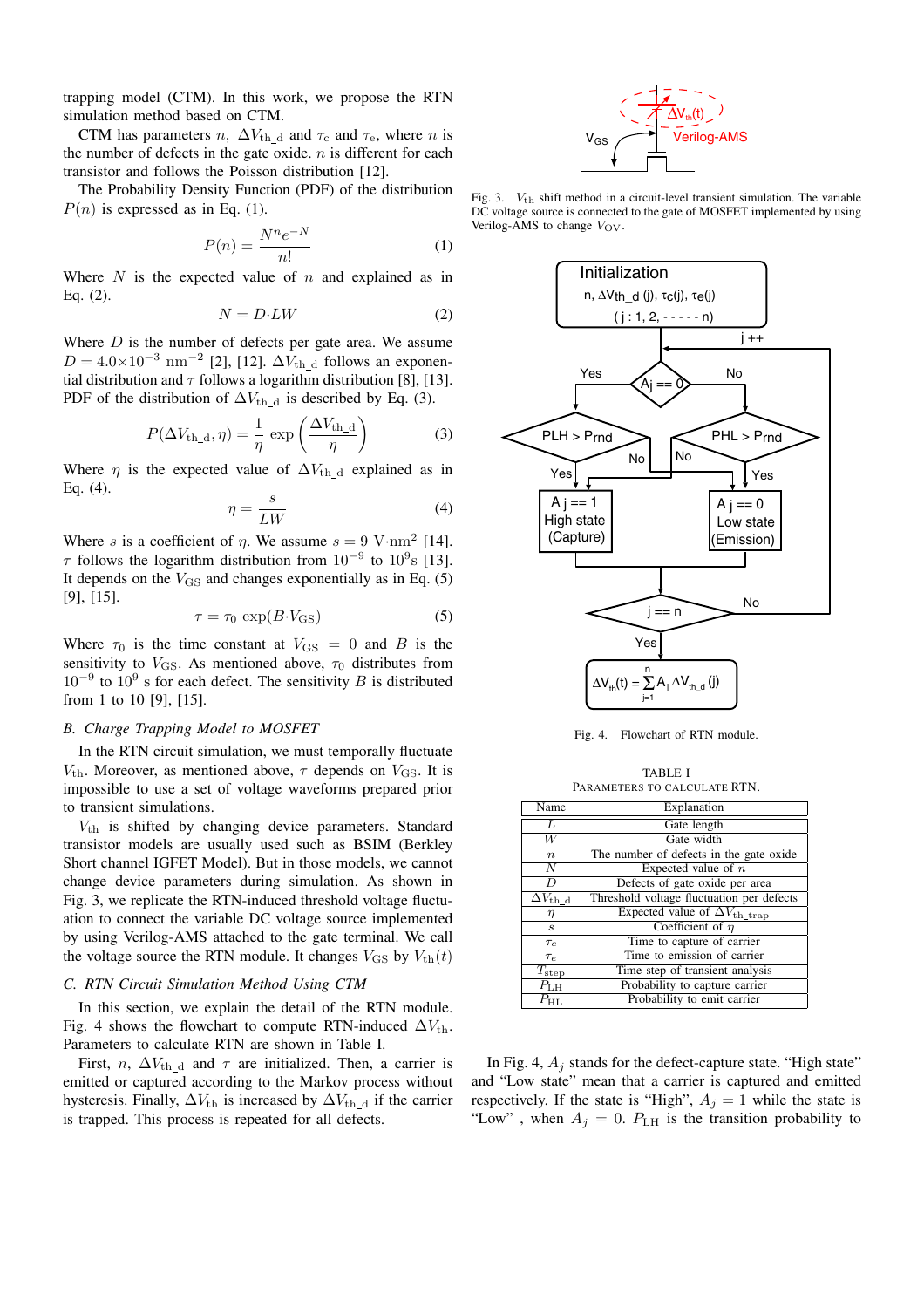TABLE II SIMULATION CONDITIONS OF NMOSFET.

| Explanation          | Parameters   | Value            |
|----------------------|--------------|------------------|
| Gate length          |              | $60 \text{ nm}$  |
| Gate width           | и            | $1 \mu m$        |
| Gate-Source voltage  | $V_{\rm GS}$ | 1.0V             |
| Drain-Source voltage | $V_{\rm DS}$ | 1.0 <sub>v</sub> |
| Source voltage       | Vs           |                  |
| Backgate voltage     | Vв           |                  |
| Simulation time      | $\mu$ s      |                  |

change the state from "Low" to "High".  $P_{HL}$  is the reverse transition of  $P_{\text{LH}}$ .  $P_{\text{LH}}$  and  $P_{\text{HL}}$  are expressed as in Eqs. (6) and (7).

$$
P_{\rm LH} = 1 - \exp\left(\frac{T_{\rm step}}{\tau_{\rm c}}\right) \tag{6}
$$

$$
P_{\rm HL} = 1 - \exp\left(\frac{T_{\rm step}}{\tau_{\rm e}}\right) \tag{7}
$$

Where  $T_{\text{step}}$  is the time step on transient analysis. The defect state is determined by comparing  $P_{\text{LH}}$  ( $P_{\text{HL}}$ ) with  $P_{\text{rnd}}$ , which is a random digit of 0 or 1. When the states of all defects are fixed,  $\Delta V_{\text{th}}$  is calculated by Eq. (8).

$$
\Delta V_{\rm th} = \sum_{j=1}^{n} A_j \Delta V_{\rm th\_d}(j) \tag{8}
$$

Where  $V_{\text{th-d}}(j)$  is the threshold voltage fluctuate value of jth defect.

## III. SIMULATION RESULTS OF RTN-INDUCED DRAIN CURRENT AND FREQUENCY FLUCTUATION

In this section, we analyze RTN-induced drain current fluctuations of NMOSFETs and frequency fluctuations in ROs. Model parameters of a 65 nm Fully-depleted Silicon on Insulator (FDSOI) are used.

### *A. Replicate Drain Current Fluctuation of NMOSFET*

We perform transient analysis to replicate RTN-induced current fluctuation. The simulation conditions are shown in Table II.

Fig. 5 is simulation results of drain currensts in a single NMOSFET. The upper figure shows the drain current fluctuations and the lower one is the number of defects capturing carriers. Drain current fluctuates when the number of captured defects changes. Fig. 6 shows RTN-induced drain current fluctuations in three NMOSFETs. The amplitudes of RTN and timing of fluctuation are different. Therefore, we confirm that our proposed RTN model can successfully replicate drain temporal current fluctuation.

## *B. Frequency Fluctuation in RO*

We simulate the frequency fluctuations of 300 ROs by the Monte Calro simulation. Fig. 7 shows the RO constructed by CMOS inverters. We choose the 3-stage RO because we obtain relatively huge RTN-induced fluctuation in the small stage and



Fig. 5. Simulation results of drain currents (upper) and the number of captured defects (lower) in a single NMOSFET.



Fig. 6. Simulation results of RTN-induced drain current fluctuations in three NMOSFETs.

minimize simulation time [11]. The RTN-module is connected to gate terminals of all MOSFETs. The simulation conditions are shown in Table III.

Fig. 8 (a) shows the measurement results and Fig. 8 (b) shows the simulation result in two ROs among 300. The vertical axis of Fig. 8 is normalized by the maximum frequency. The fluctuation of Fig. 8 (b) is caused by RTN because the waveform in Fig. 8 (b) has the same tendency as the measurement results in Fig. 8 (a).

Fig. 9 shows the power spectral density (PSD) of the frequency fluctuations in Fig. 8 (b). PSD is the distribution of power in the frequency components including the signal. It is reported that the PSD is  $1/f^2$ -shaped by RTN [10]. We confirm that both PSDs from RO A and B follow  $1/f^2$ .